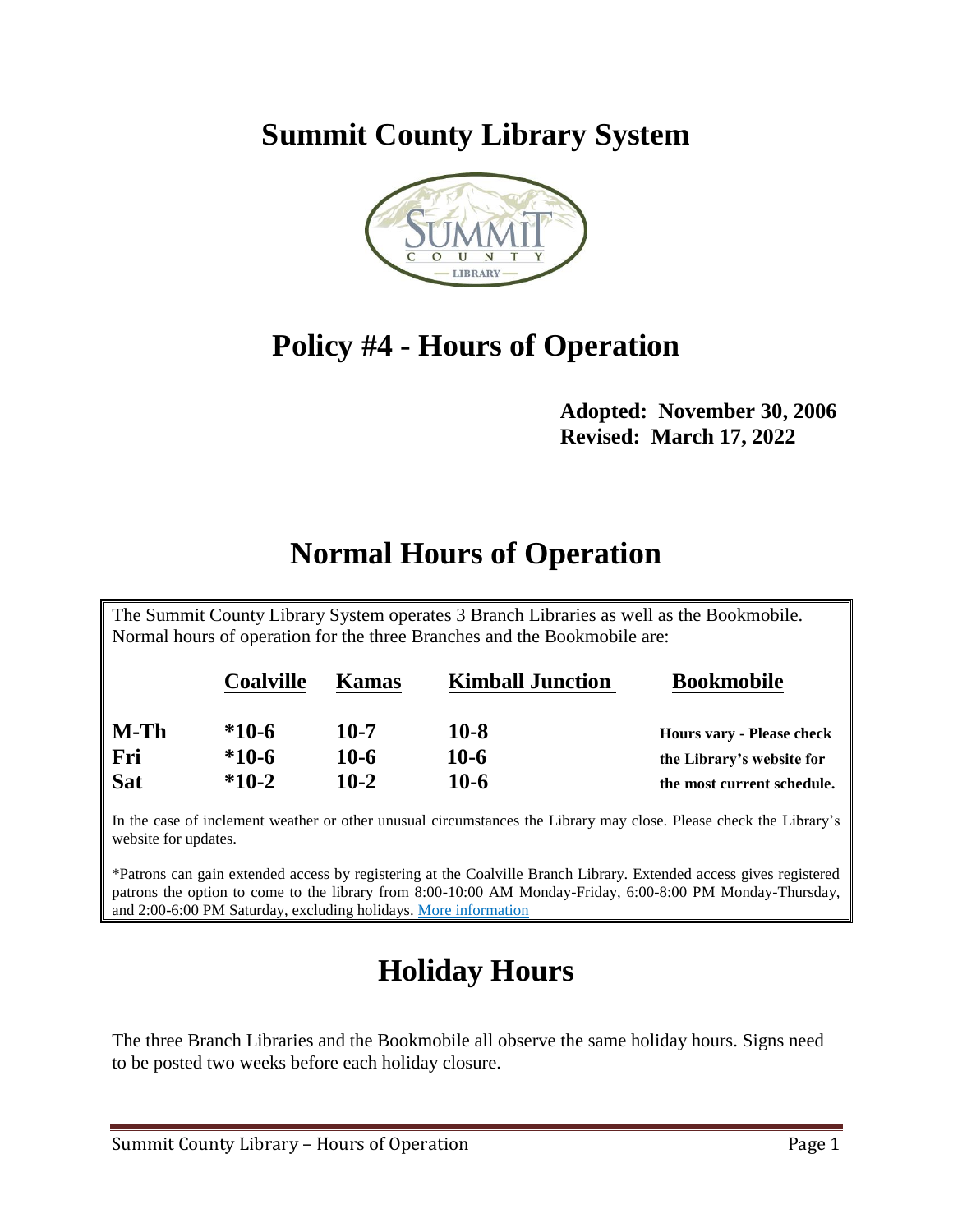Holiday Hours are as follows:

| New Year's Day                                             | January 1                                                                                                           | ALL CLOSED (If on a Sunday,<br>we close on Monday – If on a<br>Friday or Saturday, CLOSE ALL<br>Friday and Saturday) |
|------------------------------------------------------------|---------------------------------------------------------------------------------------------------------------------|----------------------------------------------------------------------------------------------------------------------|
| Martin Luther King Jr.                                     | 3 <sup>rd</sup> Monday in January                                                                                   | <b>ALL CLOSED</b>                                                                                                    |
| Day<br>Presidents' Day                                     | 3 <sup>rd</sup> Monday in February                                                                                  | <b>ALL CLOSED</b>                                                                                                    |
| <b>Memorial Day</b>                                        | Last Monday in May                                                                                                  | <b>ALL CLOSED</b>                                                                                                    |
| Juneteenth                                                 | June 19 <sup>th</sup>                                                                                               | ALL CLOSED (If on a Sunday,<br>we close on Monday – If on a<br>Friday or Saturday, CLOSE ALL<br>Friday and Saturday  |
| Independence Day                                           | July 4 <sup>th</sup>                                                                                                | ALL CLOSED (If on a Sunday,<br>we close on Monday – If on a<br>Friday or Saturday, CLOSE ALL<br>Friday and Saturday) |
| Pioneer Day                                                | July $24th$                                                                                                         | ALL CLOSED (If on a Sunday,<br>we close on Monday – If on a<br>Friday or Saturday, CLOSE ALL<br>Friday and Saturday) |
| Labor Day                                                  | 1 <sup>st</sup> Monday in September                                                                                 | <b>ALL CLOSED</b>                                                                                                    |
| <b>Columbus Day</b>                                        | 2 <sup>nd</sup> Monday in October                                                                                   | ALL CLOSED – This is the<br>Summit County Library's Annual<br><b>Staff Development Day</b>                           |
| Veterans Day                                               | November 11 <sup>th</sup>                                                                                           | ALL CLOSED (If on a Sunday,<br>we close on Monday – If on a<br>Friday or Saturday, CLOSE ALL<br>Friday and Saturday  |
| Thanksgiving Eve<br>Thanksgiving<br>Day After Thanksgiving | 4 <sup>th</sup> Wednesday in November<br>4 <sup>th</sup> Thursday in November<br>4 <sup>th</sup> Friday in November | ALL CLOSED at 3:00 p.m.<br><b>ALL CLOSED</b><br><b>ALL CLOSED</b>                                                    |